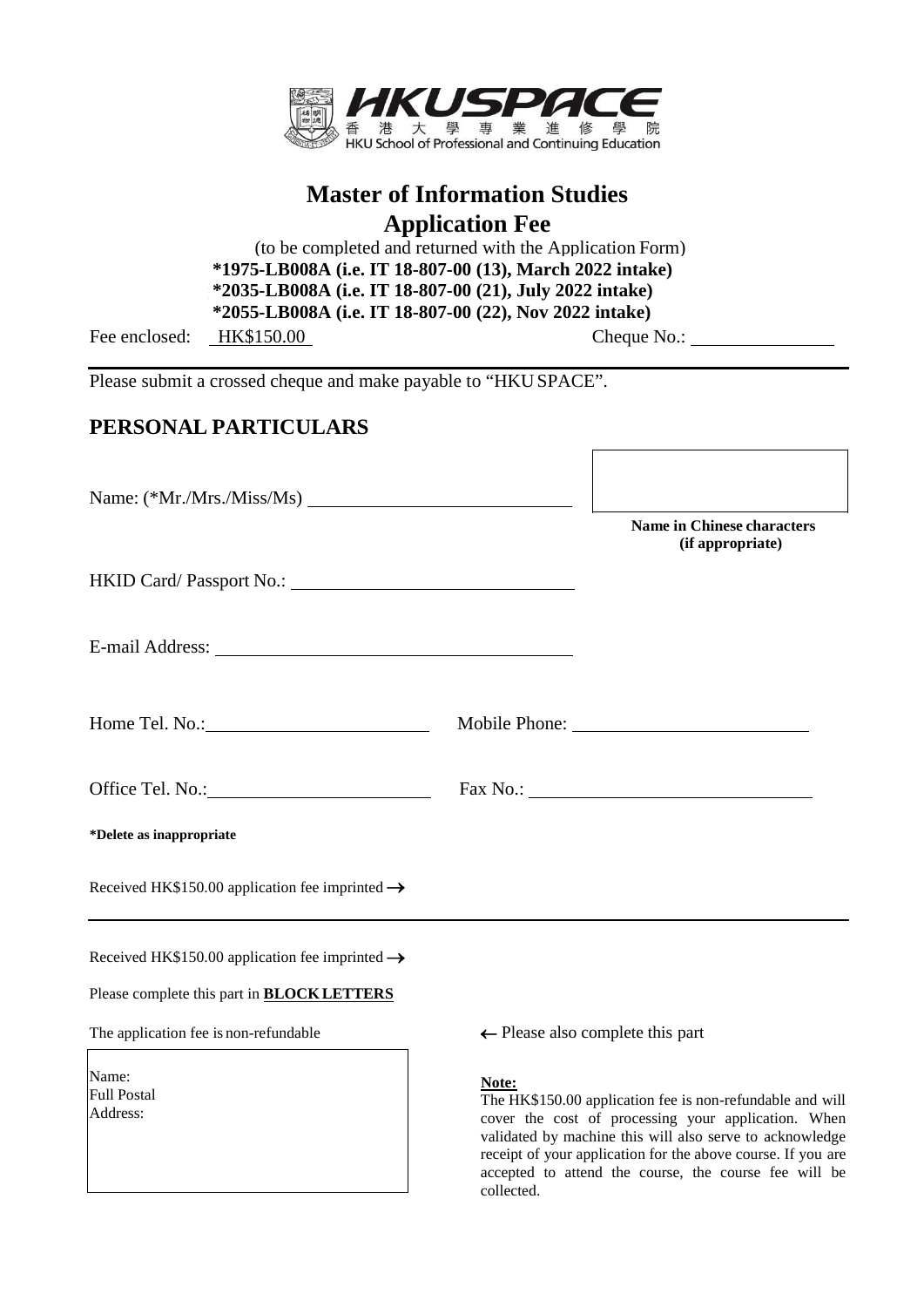## **PROFESSIONAL & RELEVANT QUALIFICATIONS**

Explain why you wish to take the **Master of Information Studies**, and state what you expect from this course

Please state whether you have attended any training/studies in library and informationscience.

DECLARATION

I declare that the information provided by me in this application form is accurateand complete.

Date: Signature: Signature: Signature: Signature: Signature: Signature: Signature: Signature: Signature: Signature: Signature: Signature: Signature: Signature: Signature: Signature: Signature: Signature: Signature: Signatu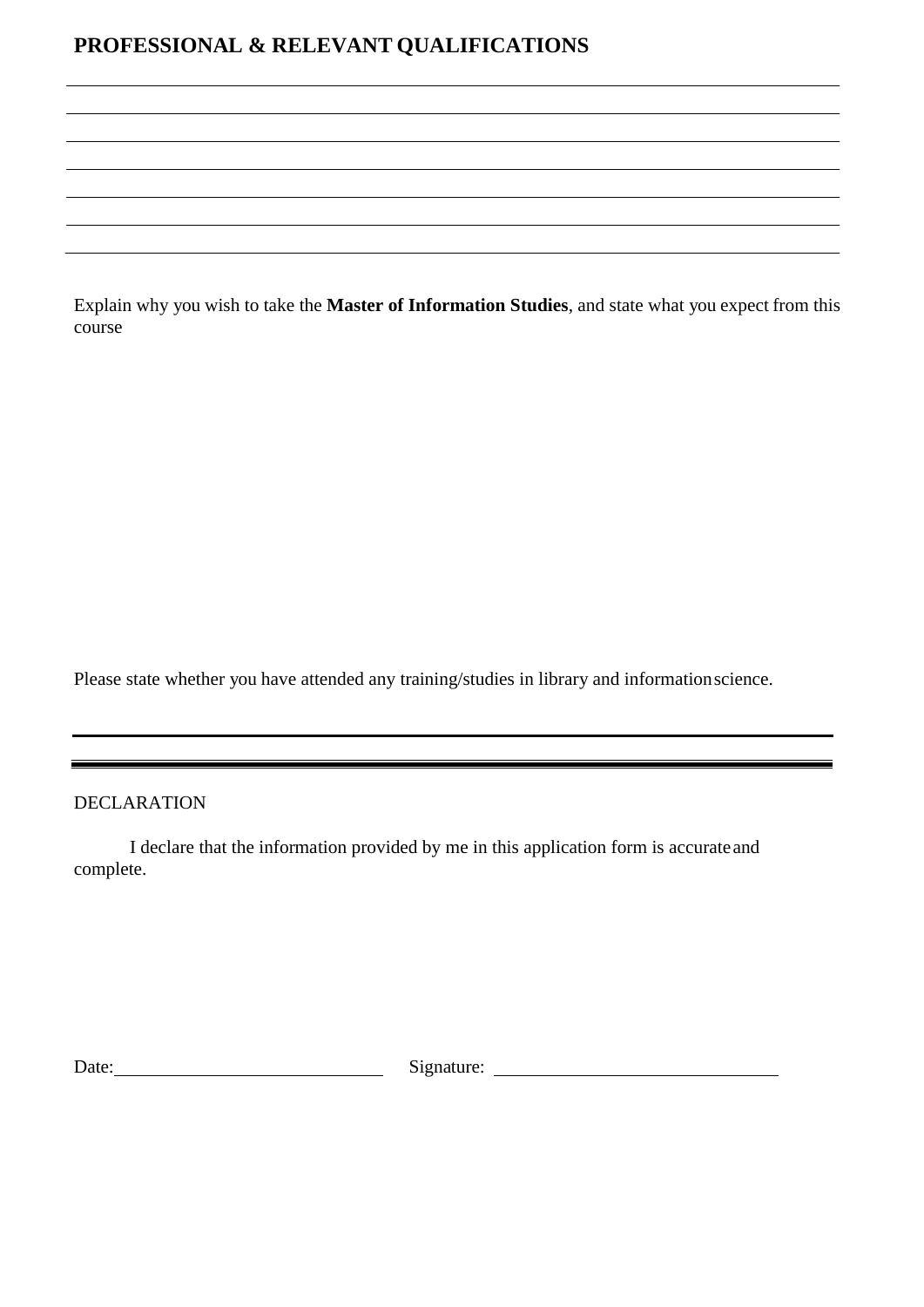# **Application for Admission**

International students offshore - distance equication study

# **HARLES STURT**

## Privacv

The personal information you provide on this form to gain admission to Charles Sturt University (CSU) is governed by the Privacy and Personal information Protection Act 1998 (NSW). Your information will be used to assess your eligibility for admission to CSU and for other administrative functions within the University (and where you may be studying with a CSU partner or affiliate institution, establishing student records at that institution). We may disclose some of your information to other includuals or organisations to check the academic and other qualifications upon which your application for admission is based, to meet legislative reporting requirements, and for the administration and collection of fees. Depending on the information to be examined, this may involve the international transmission of personal information.

 $\ddot{\phantom{1}}$ 

The personal information you provide will not be made available to any other person or organisation outside of the University or for any other purpose without your consent or where authorised by law, and will be disposed of in accordance with Government regulation. You may access your personal information to ensure that it is not Inaccurate, irrelevant to the purposes for which it was collected, misleading, incomplete or out-of-date.

You may also ask us to amend any of the information we hold about you or add comments or explanation in relation to the information we hold on you. To do this, please write to: University Admissions Office, Locked Bag 676 Wagga Wagga, NSW Australia 2678 or to the Student Administration Office at your administrative campus, If you are unhappy with the way we have handled or falled to handle your personal information, you may apply to have the matter reviewed by lodging a formal application to: The University Secretary, Charles Sturt University, The Grange, Panorama Ave Bathuret, NSW Australia 2795

| 1<br>Personal details                                                                                |     |    |      |                                                                                                           |  |
|------------------------------------------------------------------------------------------------------|-----|----|------|-----------------------------------------------------------------------------------------------------------|--|
| Title:<br>Mr                                                                                         | Mrs | Mв | Miss | Dr                                                                                                        |  |
| <b>Family name</b>                                                                                   |     |    |      | First or other names                                                                                      |  |
| Previous family name (if applicable)                                                                 |     |    |      |                                                                                                           |  |
| Date of birth (DD/MM/YY)                                                                             |     |    |      | at a temperature purchased on development and account<br>$\ddot{\phantom{a}}$<br>Gender<br>Male<br>Female |  |
| <b>Address</b>                                                                                       |     |    |      |                                                                                                           |  |
|                                                                                                      |     |    |      |                                                                                                           |  |
|                                                                                                      |     |    |      |                                                                                                           |  |
| <b>Town/City</b>                                                                                     |     |    |      | Postcode/Zip code                                                                                         |  |
| State/Province                                                                                       |     |    |      | Country<br>٠                                                                                              |  |
| Telephone (include country code and area code)                                                       |     |    |      |                                                                                                           |  |
| Home                                                                                                 |     |    |      | <b>Business</b>                                                                                           |  |
| Facsimile                                                                                            |     |    |      | Email                                                                                                     |  |
| If you have previously been enrolled at Charles Sturt University please provide your student number: |     |    |      |                                                                                                           |  |

#### Course  $\overline{2}$

Not all courses are available for study in each intake. You should check the online course brochure at www.csu.edu.au/courses to confirm the offering. Your application will be considered for the next available intake. Please indicate if you wish to study in a fulure year (i.e. not this year).

| Course name in full:<br>e.g Bachelor of Nureing<br>(first preference)                 | <b>Master of Information Studies</b> |                                     | <b>ADMISSION CODE:</b>      |  |
|---------------------------------------------------------------------------------------|--------------------------------------|-------------------------------------|-----------------------------|--|
| Session 1 (March)<br>Intake:                                                          |                                      | Session 2 (July)                    | <b>Session 3 (November)</b> |  |
| Course name in full:<br>e.g Bachelor of Information Technology<br>(second preference) | <b>HKU SPACE</b>                     | Not Applicable to HK Applicants via | <b>ADMISSION CODE:</b>      |  |
| Intake:                                                                               | Session 1 (March)                    | Session 2 (July)                    | Session 3 (November)        |  |
| Office use only                                                                       |                                      |                                     |                             |  |
| <b>App Enlered</b>                                                                    |                                      | Eligible/Ineligible reason          |                             |  |
| App Checked                                                                           |                                      | Rank                                |                             |  |
| Docs Checked                                                                          |                                      | <b>Credit assessed</b>              |                             |  |
| Docs Required                                                                         |                                      | <b>BOA</b>                          |                             |  |

Form SA-AAIntOff-1109 Page 1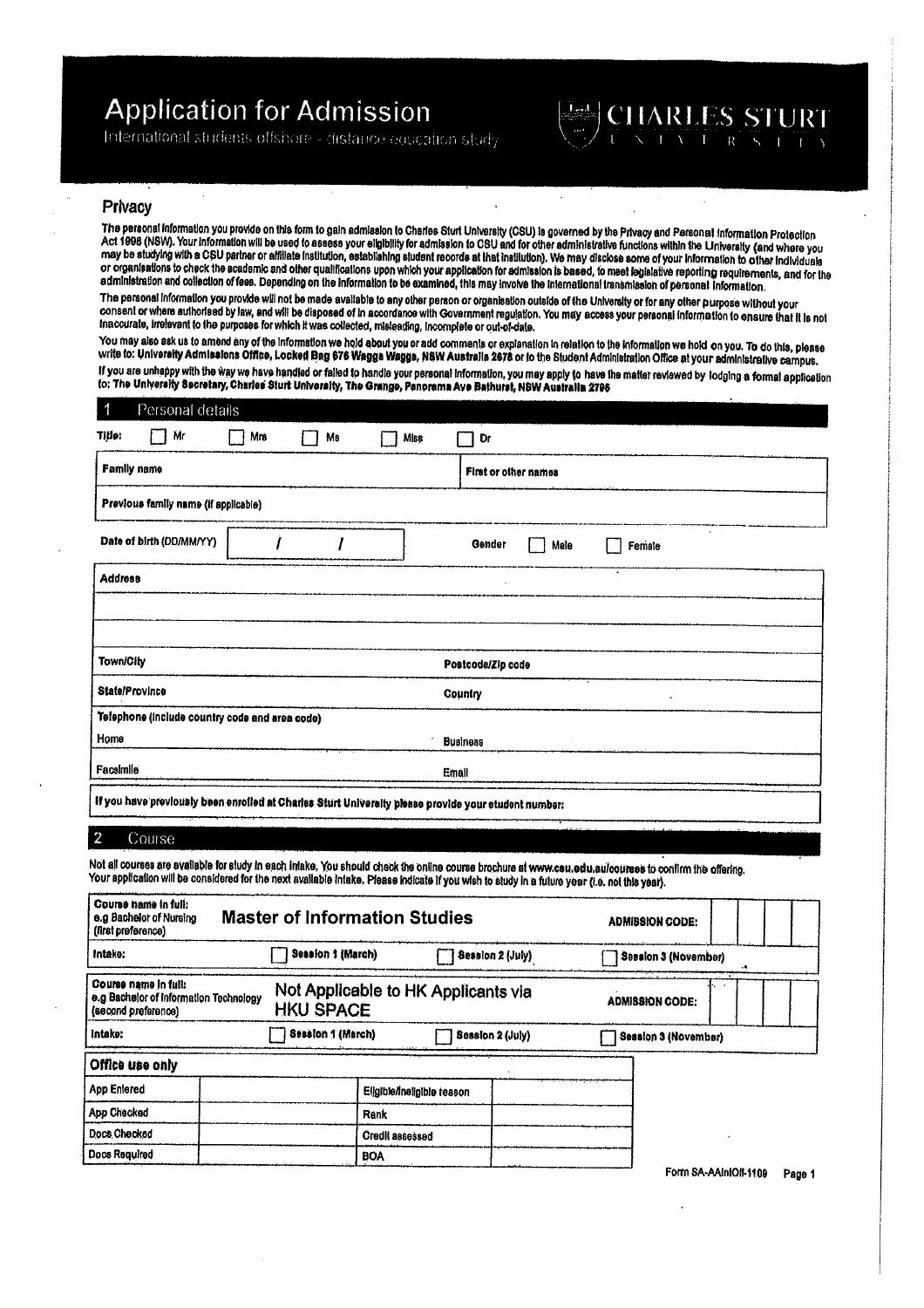#### English language proficiency  $\overline{\mathbf{3}}$

All international students must demonstrate an acceptable level of English proficiency to gain admission to Charles Sturt University. If you have completed formal studies in Australia, Canada, Fiji, Ireland, Kenya, New Zealand, Papua New Guinea, Singapore, the Solomon Islands, South Africa, the United Kingdom, the USA, Western<br>Samoa or Zambia, you have satisfied CSU's English proficiency ad

It should be noted that IELTS is the preferred test.

Please indicate your level of English proficiency by providing English language test results taken in the last two years:

| <b>Academic IELTS</b>                                                                                                                                         | Overall | Listening                       | Reading | Speaking | Writing |  |  |
|---------------------------------------------------------------------------------------------------------------------------------------------------------------|---------|---------------------------------|---------|----------|---------|--|--|
| <b>TOEFL</b>                                                                                                                                                  | Overall | <b>Test for written English</b> |         |          |         |  |  |
| Other (please specify)                                                                                                                                        |         |                                 |         |          |         |  |  |
| If you do not have test results, please indicate when you took, or intend to take, the English language test. Please forward the results as soon as possible. |         |                                 |         |          |         |  |  |

#### Citizenship and residency  $\overline{4}$

|                                                                                                                                 | Office use only |
|---------------------------------------------------------------------------------------------------------------------------------|-----------------|
| What is your country of citizenship?                                                                                            |                 |
| What is your first language?                                                                                                    |                 |
| What is your country of birth?                                                                                                  |                 |
| If you are currently living in Australia but do not have permanent residence, please indicate your current visa status          |                 |
| if you currently hold an Australian student visa, please provide details of the visa subclass, visa number and visa expiry date |                 |

#### Education  $\overline{\phantom{a}}$

### Secondary school study (High school)

| Year completed | School | <b>Highest level completed</b> | Country |
|----------------|--------|--------------------------------|---------|
|                |        |                                |         |
|                |        |                                |         |
|                |        |                                |         |
|                |        |                                |         |

 $\ddot{\phantom{a}}$ 

## Post secondary school study

|              | <b>Duration</b> |                                                                                                       | Name of course studied, with details of major . |                                              | Year      |
|--------------|-----------------|-------------------------------------------------------------------------------------------------------|-------------------------------------------------|----------------------------------------------|-----------|
| From<br>Year | To<br>Year      | <b>Name of Institution</b>                                                                            | Country                                         | studied and class of honours (if applicable) | completed |
|              |                 |                                                                                                       |                                                 | ×r ÷<br>$\cdot$ .                            |           |
|              |                 |                                                                                                       |                                                 |                                              |           |
|              |                 |                                                                                                       |                                                 |                                              |           |
|              |                 |                                                                                                       |                                                 |                                              |           |
|              |                 |                                                                                                       |                                                 |                                              |           |
|              |                 | If you have not yet completed your course, please indicate when you expect to qualify for your award. |                                                 |                                              |           |

Form SA-AAIntOff-1109 Page 2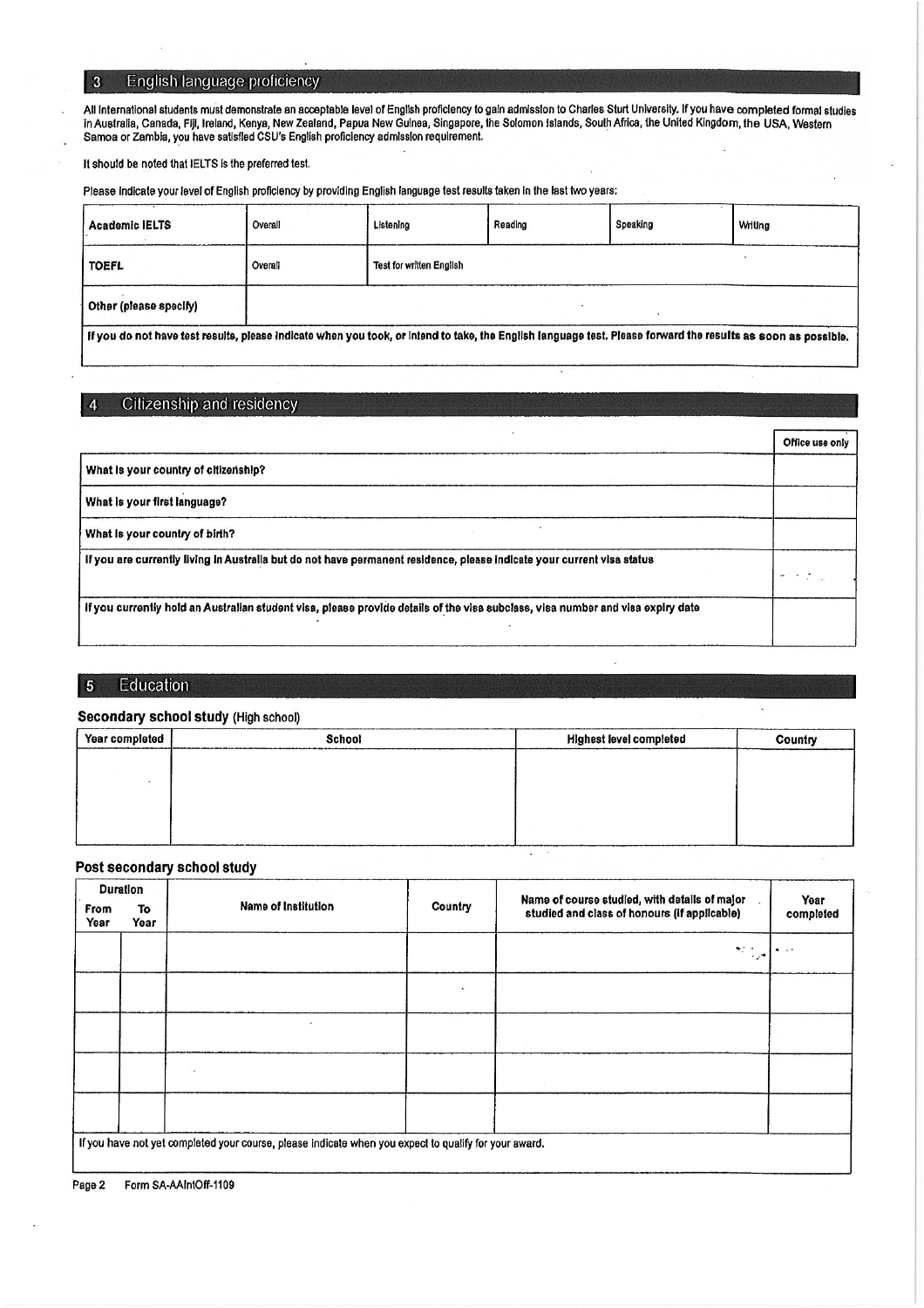| 6<br>Exemptions/credit                                                                                                                                                                                          |      |                 |            |            |
|-----------------------------------------------------------------------------------------------------------------------------------------------------------------------------------------------------------------|------|-----------------|------------|------------|
| Do you wish to apply for exemptions/credit?                                                                                                                                                                     | Yes* | No              |            |            |
| Name of the institution where previous study was completed                                                                                                                                                      |      |                 |            |            |
| "You must provide a verified copy of your results as well as a verified copy of the English translation.<br>Also attach a subject outline fully describing the content of the subject that you believe warrants |      |                 |            | <b>PIC</b> |
| consideration for exemption/credit. Your application for exemption/credit cannot be determined                                                                                                                  |      | Office use only | <b>CIC</b> |            |

 $\Delta$ consideration for exemption/credit. Your application for exemption/credit cannot be determined until this information is received.

## Employment experience

 $\overline{\phantom{a}}$ 

 $|7$ 

YOU MUST COMPLETE THIS SECTION. Many CSU courses consider the duration and type of work experience you have had when determining eligibility for<br>admission. In addition to this summary, please attach a more detailed resumé

| Duration |                                              | FT, PT* or<br>Casual* | <b>Employer/Country</b> | Position | Main duties (e.g. clerical, administrative or<br>managerial/supervisory activities) |  |  |  |
|----------|----------------------------------------------|-----------------------|-------------------------|----------|-------------------------------------------------------------------------------------|--|--|--|
| From     | To                                           |                       |                         |          |                                                                                     |  |  |  |
| From     | To                                           |                       |                         | ٠        |                                                                                     |  |  |  |
| From     | To                                           |                       |                         |          |                                                                                     |  |  |  |
| From     | To                                           |                       |                         |          |                                                                                     |  |  |  |
| From     | To<br>$NOTE: FT = full-time: PT = nart-time$ |                       |                         |          |                                                                                     |  |  |  |

\*PT or Casual please indicate hours of work per week

#### $8$ (Optional) Education level of your parents or guardians

NOTE: The Australian Government Department of Employment, Education and Workplace Relations requires this information to be collected for statistical purposes. It will not be used by Charles Sturt University in the assessment of your application for admission.

These questions are about the highest level of education completed by your parents or guardians. Please answer for up to two people who, during all (or most) of your school years, were your parents or guardians. If you have more than two, answer for the two you have spent the most time with.

| What is the highest level of education completed<br>by your parent/guardian? (tick one):                                                 | Parent/guardian 1                      | Parent/guardian 2                   |
|------------------------------------------------------------------------------------------------------------------------------------------|----------------------------------------|-------------------------------------|
| * or equivalent                                                                                                                          | No parent/guardian<br>Female I<br>Male | Female   No parent/guardian<br>Male |
| Postgraduate qualification<br>(e.g. Graduate Diploma, Master degree, PhD)                                                                |                                        |                                     |
| Bachelor degree                                                                                                                          |                                        |                                     |
| Other post-school qualification<br>(e.g. Associate Degree, Diploma, Advanced Diploma,<br>completed apprenticeship, VET/TAFE certificate) |                                        |                                     |
| Completed Year 12 schooling*                                                                                                             |                                        |                                     |
| Completed Year 10 schooling*, continued at school,<br>but didn't complete Year 12 schooling*                                             |                                        |                                     |
| Completed Year 10 schooling*                                                                                                             |                                        |                                     |
| Didn't complete Year 10 schooling*                                                                                                       |                                        |                                     |
| Don't know                                                                                                                               |                                        |                                     |

Form SA-AAIntOff-1109 Page 3